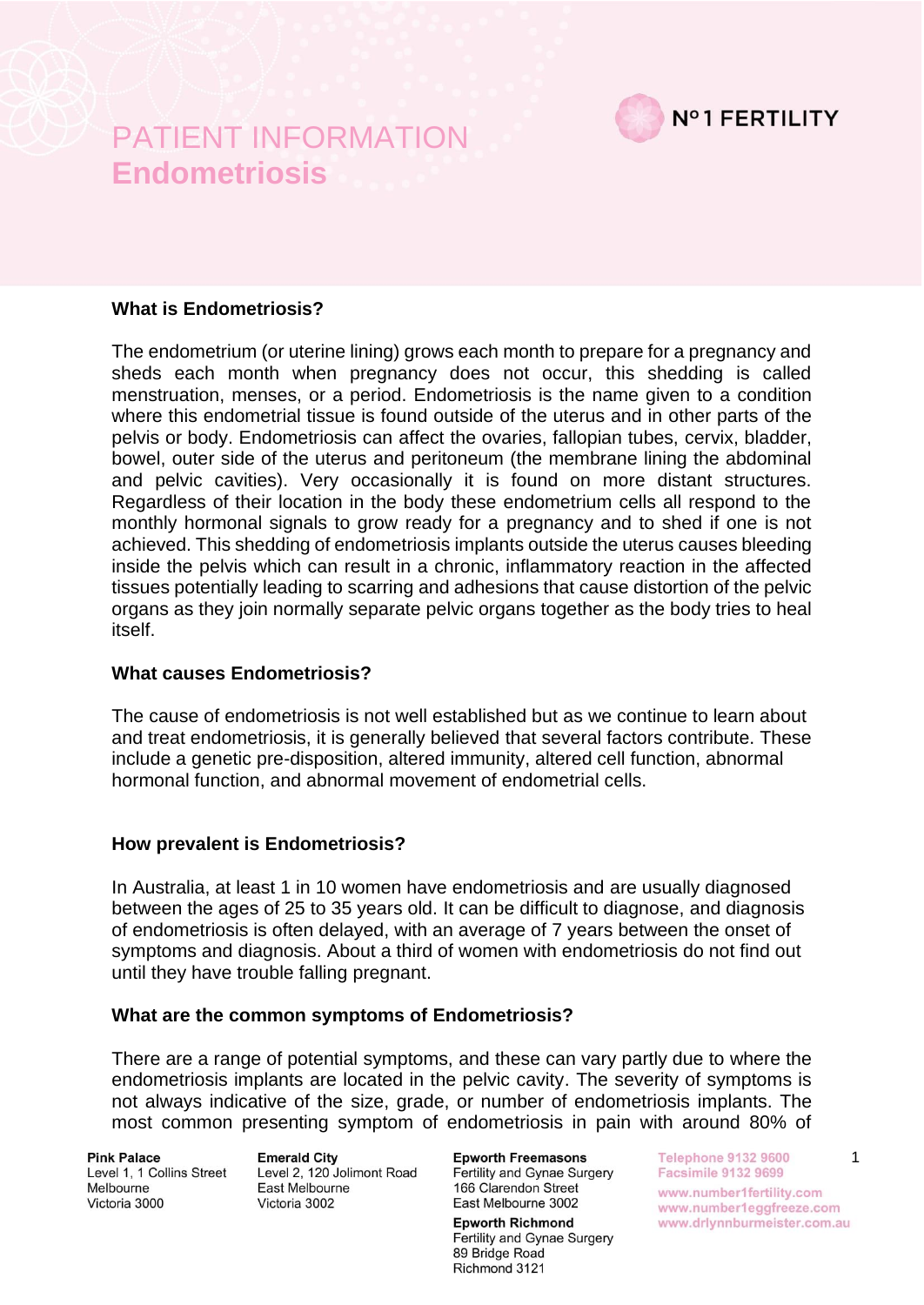

women with endometriosis effected but for some women with endometriosis infertility can be their main presenting issue instead of pain.

As endometriosis is directly affected by the menstrual cycle, it commonly causes cyclical pain that happens in conjunction with the symptoms of a period in the places the endometriosis implants have grown. Three out of four women with endometriosis report pain is usually most pronounced during their period, but endometriosis can also cause pain during ovulation and sexual intercourse. Some women may not have any symptoms at all. Unfortunately, endometriosis is progressive, meaning it can become worse with time.

Common symptoms reported by sufferers of endometriosis include:

- Painful periods *(dysmenorrhea)*
- Pain during or around ovulation
- Pain during or after sex *(dyspareunia)*
- "Abnormal" bleeding including heavy bleeding with or without clots *(menorrhagia)*, irregular bleeding (with or without a regular cycle) and/or bleeding for longer than the normal 2-7 days
- Pain with bowel movements, diarrhoea, constipation and/or bleeding from the bowel
- Pain with urination, increased urinary frequency and/or bleeding from the bladder
- Pain in the pelvic area, lower back, or legs
- Nausea
- **Fatigue**
- Reduced fertility or delays in falling pregnant naturally *(subfertility)* or inability to fall pregnant naturally *(infertility)*

#### **What are the effects of Endometriosis on fertility?**

Endometriosis can make falling pregnant difficult and it is estimated that between 30- 50% of women with endometriosis will struggle with subfertility or infertility. This is thought to be as a result of inflammation, scarring and adhesions which are known complications of endometriosis.

Inflammation, scarring and adhesions can affect the organs upon which the endometriosis implants have grown. On the ovaries, it can hinder and/or negatively impact the growth, development, release, and quality of an egg. On or in the fallopian tubes it can hinder the release and transportation of an egg or interfere with fertilisation by making it difficult for sperm to reach the egg. If the outer wall of the

**Pink Palace** Level 1, 1 Collins Street Melbourne Victoria 3000

**Emerald City** Level 2, 120 Jolimont Road East Melbourne Victoria 3002

**Epworth Freemasons** Fertility and Gynae Surgery 166 Clarendon Street East Melbourne 3002

**Epworth Richmond** Fertility and Gynae Surgery 89 Bridge Road Richmond 3121

**Telephone 9132 9600 Facsimile 9132 9699** www.number1fertility.com

www.number1eggfreeze.com www.drlynnburmeister.com.au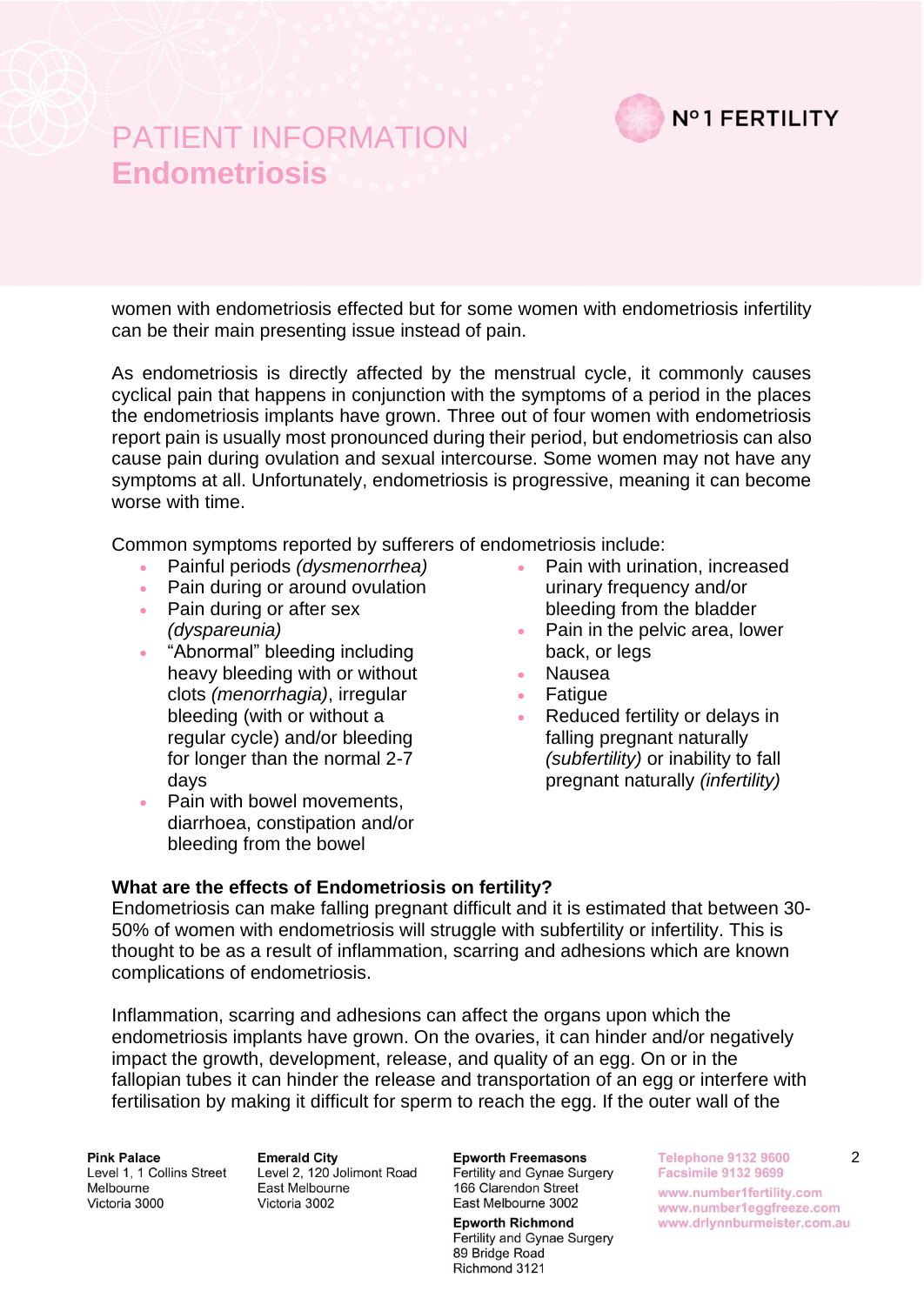

uterus has been damaged or the pelvic anatomy has been distorted as a result of severe endometriosis it can also prevent the implantation of an embryo.

Some sufferers of endometriosis will not require any treatment with a fertility specialist and following surgical intervention by an experienced gynaecologist will be able to conceive naturally, although may continue to experience subfertility and delays in conception.

It is estimated that roughly a third of women with endometriosis will require treatment with a Nº1 Fertility Specialist in order to conceive.

If a couple has been trying unsuccessfully to conceive for over a year (or for more than 6 months if over 35 years old) it is recommended that they speak to a  $N^{\circ}1$ Fertility Specialist about their options.

#### **What are the effects of Endometriosis on pregnancy?**

It is not unusual for women to worry about how endometriosis will affect their pregnancy, developing baby and delivery. Most women with endometriosis will have a normal, uncomplicated pregnancy. Rarely, some women will continue to experience pain throughout their pregnancy. Extra monitoring is not usually required but it is important to seek the advice of an obstetric care provider.

The symptoms of endometriosis may be reduced or absent for the duration of pregnancy as the hormonal communications that cause the growth and shedding of endometrial cells, are replaced with hormones communicating pregnancy. Symptoms may also be eased during breastfeeding if regular periods have not yet returned.

It is important to note that endometriosis is not cured by pregnancy and that symptoms of endometriosis may return as the menstrual cycle and periods return following delivery of a baby and/or the cessation of breastfeeding. It is possible for endometriosis symptoms to improve or resolve following pregnancy, but it is also possible for them to worsen.

#### **How is Endometriosis diagnosed?**

Pelvic ultrasound is the standard first line investigation for women with pelvic pain (and is also part of baseline examinations for infertility). Ultrasound imaging may

**Pink Palace** Level 1, 1 Collins Street Melbourne Victoria 3000

**Emerald City** Level 2, 120 Jolimont Road East Melbourne Victoria 3002

**Epworth Freemasons** Fertility and Gynae Surgery 166 Clarendon Street East Melbourne 3002

**Epworth Richmond** Fertility and Gynae Surgery 89 Bridge Road Richmond 3121

**Telephone 9132 9600 Facsimile 9132 9699** www.number1fertility.com www.number1eggfreeze.com www.drlynnburmeister.com.au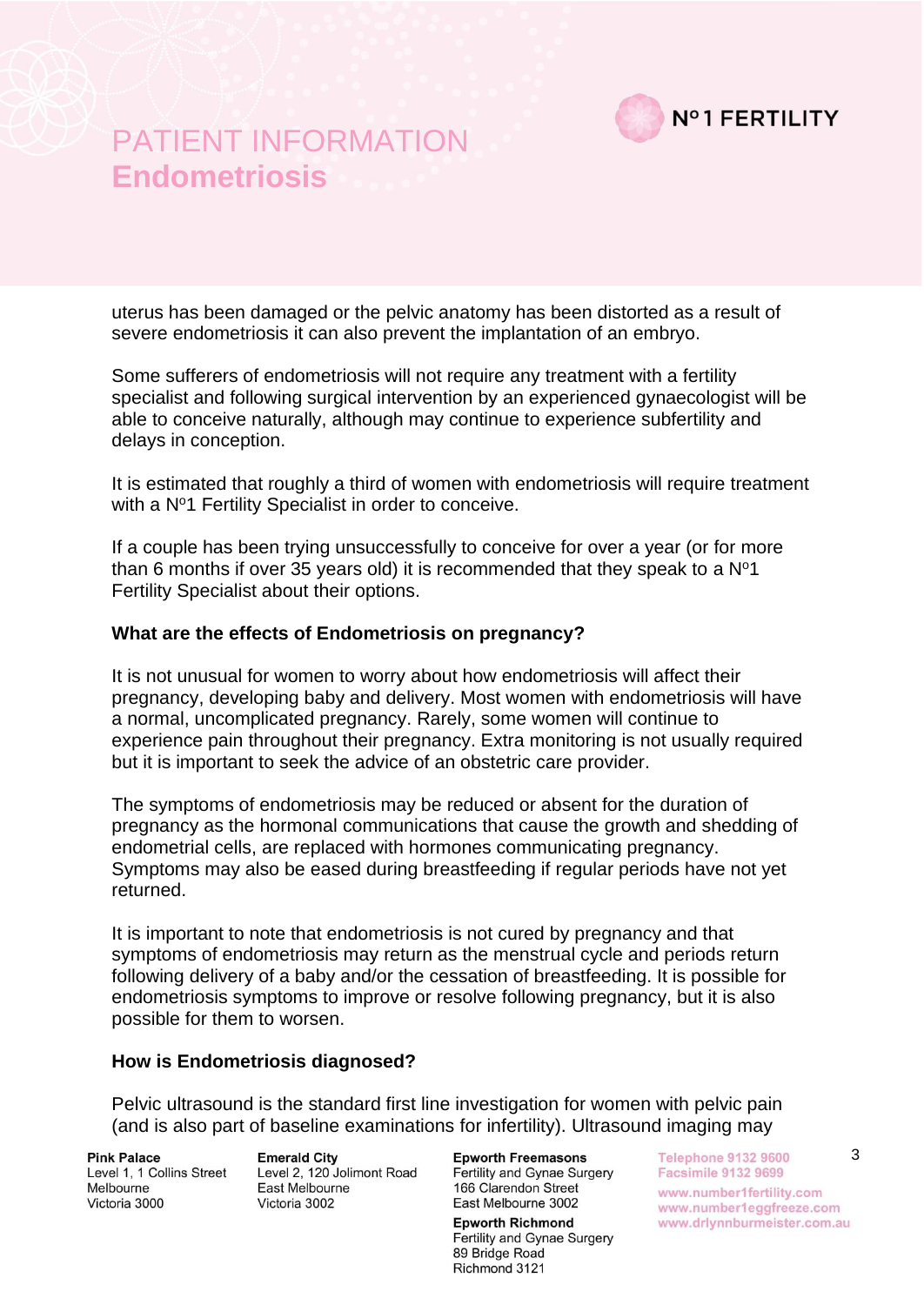

identify some features of endometriosis such as endometriomas (endometriosis related ovarian cysts), deep nodules in severe endometriosis or adhesions where tissue has stuck together. Ultrasound will not identify endometriosis in cases where these features are absent. As a result, a normal baseline pelvic ultrasound does not rule out endometriosis.

Magnetic resonance imaging (MRI) is also used for the assessment of endometriosis particularly in instances where severe endometriosis (deep invasive endometriosis) is suspected. It is particularly useful for surgical planning in complex cases. As with ultrasound examinations, MRI will not identify endometriosis in cases where severe features are absent and as such, a normal MRI does not rule out endometriosis.

Keyhole abdominal surgery (Laparoscopy) remains the recommended method for the diagnosis of endometriosis. [\(https://ranzcog.edu.au/womens-health/patient](https://ranzcog.edu.au/womens-health/patient-information-resources/laparoscopy)[information-resources/laparoscopy\)](https://ranzcog.edu.au/womens-health/patient-information-resources/laparoscopy). While not always necessary, laparoscopy allows for both the visual diagnosis of the condition and collection of tissue biopsy for laboratory confirmation. If endometriosis is found during an investigative laparoscopy, usually it can be treated via excision of endometriosis deposits at the same time.

Laparoscopy is a procedure in which a surgical telescope and camera is passed through small "keyhole" incisions in the abdomen. These cuts are usually made at the umbilicus (belly button) with one or two others made on either side of the lower abdomen. These cuts are commonly 5mm in size though larger incisions are sometimes made. Carbon dioxide gas is used to gently inflate the abdomen to create space and allow your surgeon to see your pelvic organs on a screen and operate without damaging other structures. The surgeon can then assess and operate on the organs of the pelvis and abdomen. Instruments are passed through the incisions while operating and tissue can be removed this way.



#### *Conventional Laparoscopy Incision Sites*

**Pink Palace** Level 1, 1 Collins Street Melbourne Victoria 3000

**Emerald City** Level 2, 120 Jolimont Road East Melbourne Victoria 3002

**Epworth Freemasons** Fertility and Gynae Surgery 166 Clarendon Street East Melbourne 3002

**Epworth Richmond** Fertility and Gynae Surgery 89 Bridge Road Richmond 3121

**Telephone 9132 9600 Facsimile 9132 9699** www.number1fertility.com www.number1eggfreeze.com www.drlynnburmeister.com.au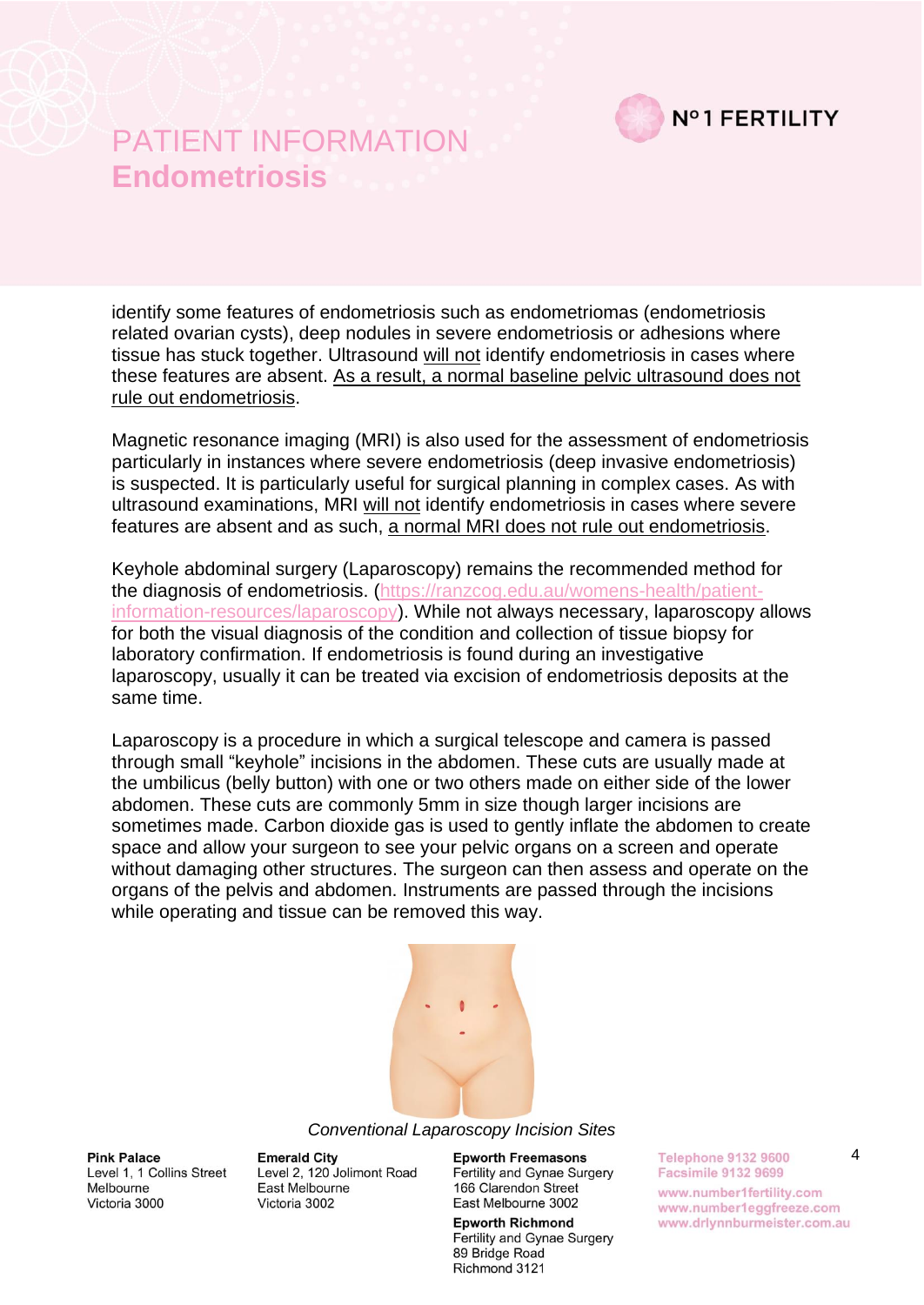

#### **How is Endometriosis treated?**

There is no known cure for endometriosis, and it very rarely goes away without treatment. As such, the goal of treatment is to manage the symptoms of endometriosis, not cure it.

Endometriosis is commonly managed and treated with a multifaceted approach. Depending on severity the treating team can include a gynaecologist and fertility specialist, pain specialist, pelvic floor physiotherapist and dietician amongst others.

Medical management includes a combination of medication such as non-hormonal pain relief, and hormonal medications such as progestogens and laparoscopic surgery. Specific case management depends on the severity and location of endometriosis implants and each patient's clinical situation.

As endometriosis is directly affected by the menstrual cycle, most of the recommended hormonal medications that are ideal for treatment will often prevent pregnancy. Hormonal medications may slow endometrial tissue growth and prevent the development of new implants of endometrial cells, but they are not necessarily curative and instead aim to suppress the condition.

Surgical treatment of endometriosis is performed via operative laparoscopy, if the patient is not planning a pregnancy or not currently trying to conceive surgical treatment is often combined with hormonal suppression. At the time of laparoscopy, endometriosis deposits are either excised (cut out) or ablated (burned). Excisional surgery is preferred as it is more effective than ablation. Surgical treatment for pain can be effective at all levels of severity of endometriosis. Endometriosis often recurs and some women may require multiple surgeries in their lifetime for relief of symptoms.

Operative laparoscopy for endometriosis has been shown to improve fertility in some but not all endometriosis cases:

- In patients with mild to moderate endometriosis there is evidence that operative laparoscopy improves the rates of ongoing pregnancy.
- In patients with endometriomas (endometriosis related ovarian cysts) there is limited evidence that shows removal of the cyst may improve rates of natural pregnancy. However, the risk of loss of healthy ovarian tissue at the time of surgery must also be considered before proceeding with treatment.

**Pink Palace** Level 1, 1 Collins Street Melbourne Victoria 3000

**Emerald City** Level 2, 120 Jolimont Road East Melbourne Victoria 3002

**Epworth Freemasons** Fertility and Gynae Surgery 166 Clarendon Street East Melbourne 3002

**Epworth Richmond** Fertility and Gynae Surgery 89 Bridge Road Richmond 3121

**Telephone 9132 9600 Facsimile 9132 9699** www.number1fertility.com www.number1eggfreeze.com www.drlynnburmeister.com.au